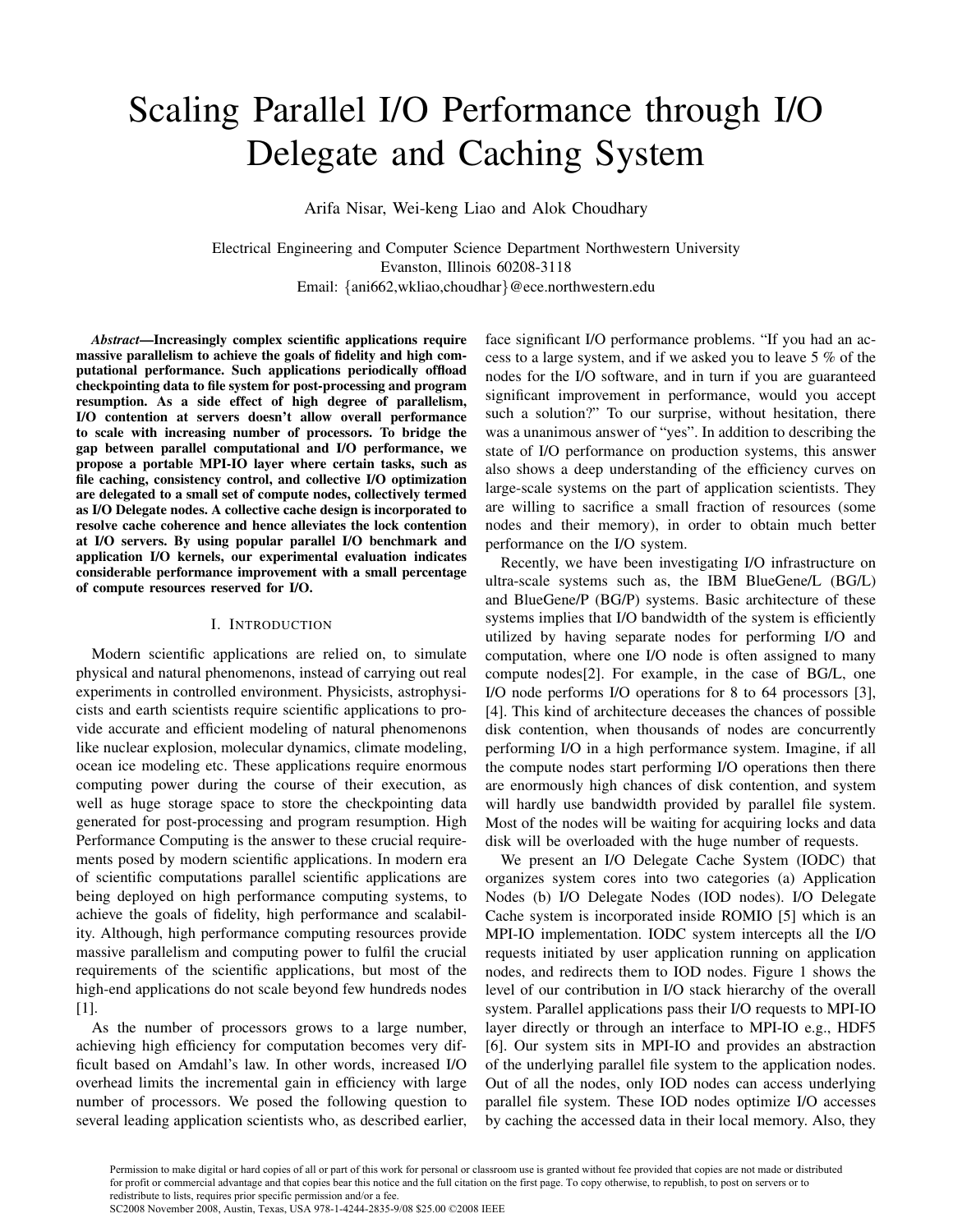

Fig. 1. Parallel I/O Stack

detect if multiple requests are accessing contiguous data in file. They combine multiple small I/O requests into fewer but larger data access requests. By exploiting processing power and memory of IOD nodes for performing I/O caching and data aggregation, we achieve considerably high percentage of I/O bandwidth improvement. We conducted our experiments using one I/O benchmark BTIO and two production applications' IO kernels, FLASH and S3D I/O on popular parallel file systems GPFS and Lustre. Experimental results show that I/O bandwidth is improved manyfold by setting aside less than 10% extra nodes to work as IOD nodes.

Rest of the paper is organized as follows; Section II discusses related research work. It also provides the guidelines for taking parallel system design decisions. Section III explains the architecture of IODC in detail. Section IV evaluates and analyzes the I/O performance of IODC for different I/O benchmarks on GPFS and Lustre. Section VI draws conclusions and discusses possible future improvements in the system.

## II. RELATED WORK

MPI-IO inherits two important MPI features: MPI communicators, which define a set of processes for group operations and MPI derived data types, which describe complex memory layouts. A communicator specifies the processes that can participate in a collective MPI operation for both, interprocess communication and I/O requests to a shared file. File open requires an MPI communicator to indicate the group of processes accessing the file. In general, MPI-IO data access operations can be split into two types: collective I/O and independent (non-collective) I/O. Collective operations require all processes in the communicator to participate. Because of this explicit synchronization, many collective I/O implementations may exchange access information amongst all the processes to generate a better overall I/O strategy. An example of this is the two-phase I/O technique [7]. Two-phase I/O is used in ROMIO, a popular MPI-IO implementation developed at Argonne National Laboratory [8]. To preserve the existing optimizations in ROMIO, like two-phase I/O, we incorporate our design in the Abstract Device I/O (ADIO) layer where ROMIO interfaces with underlying file systems [9].

Client-side file caching is supported in many parallel file systems; for instance, IBMs GPFS [10], [11] and Lustre [12]. By default, GPFS employs a distributed token-based locking mechanism to maintain cache coherency on nodes. Lock tokens must be granted before any I/O operation is performed [14]. Distributed locking avoids the obvious bottleneck of a centralized lock manager, by making the token holder act like local lock authority for granting further lock requests to the corresponding byte range. A token allows a node to cache data because this data can not be modified elsewhere without revoking the token. Lock granularity for GPFS is equal to file strips size. IBM's MPI-IO implementation over AIX operating system uses the data shipping mechanism; files are divided into equally sized blocks, each of which is bound to a single I/O agent, a thread in an MPI process. The file block assignment is done in a round-robin striping scheme. A given file block is only cached by the I/O agent responsible for all the accesses to this block. All I/O operations must go through the I/O agents which then "ship" the requested data to the appropriate process. Data shipping maintains cache coherency by allowing at most one cached copy of data amongst all the agents. The Lustre file system uses a slightly different distributed locking protocol where each I/O server manages locks for the stripes of file data it stores. The lock granularity for Lustre is the file stripe size. If a client requests a lock held by another client, a message is sent to the lock holder asking to release the lock. Before a lock can be released, dirty cache data must be flushed to the servers. Both Lustre and GPFS are POSIX compliant file systems and therefore respect POSIX I/O atomicity semantics. To guarantee atomicity, file locking is used in each read/write call to guarantee exclusive access to the requested file region. On parallel file systems like Lustre and GPFS where files are striped across multiple I/O servers, locks can span multiple stripes for large read/write requests. Lock contention due to atomicity enforcement can significantly degrade parallel I/O performance [13].

Shan et.al. conducted a study with principal investigators of 50 projects on computing platforms of National Energy Research Supercomputing Center (NERSC) to find out the I/O trends in real applications [14]. This study shows some interesting results like, I/O accesses are rarely random and parallel applications' write activity is dominated amongst the overall I/O activities of the system. It is important to understand these trends, as many of them can help determining the areas of improvements in order to scale I/O performance with higher number of nodes. In order to design an optimal parallel I/O system, we kept these I/O trends in mind while devising our system. Larkin et. al. discuss the guidelines for efficient I/O practices for Cray XT3/XT4 system on Lustre [15]. Some of these suggestions advocate accessing data in large I/O accesses and using a subset of nodes to perform I/O operations. In addition to Cray XT3/XT4 system, these guidelines also apply to other large scale systems as well, so, we have incorporated the applicable suggestions in our design. We provide the support of data aggregation by combining many small I/O requests into fewer but larger I/O request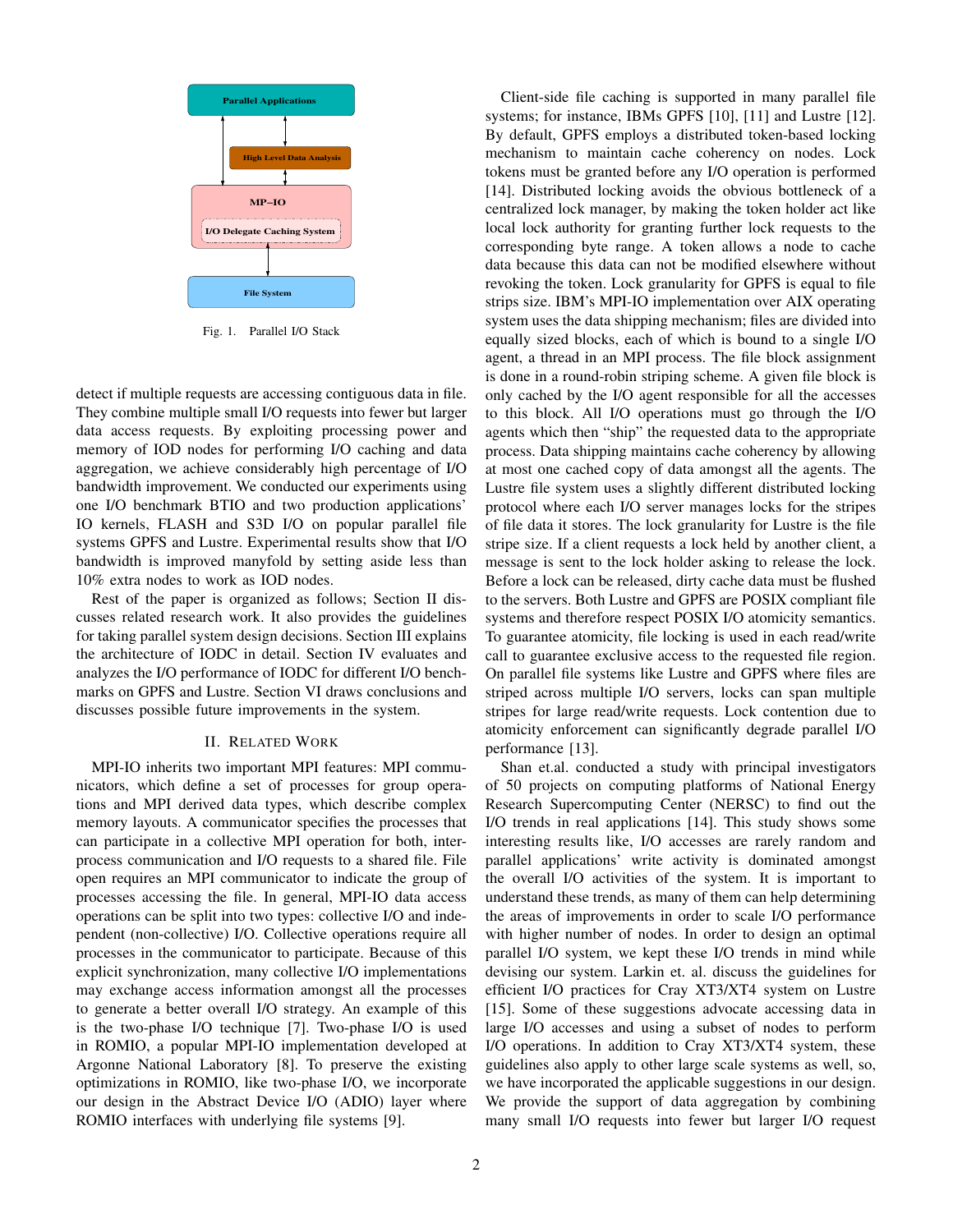before initiating requests to file system. Also, we set aside a small number of nodes to perform I/O operation instead of letting all the nodes access the parallel file system. So, by keeping these trends and guidelines in mind, we designed a I/O subsystem that optimizes these requests, such that overall I/O performance is improved. By using IODC, I/O performance can be considerably improved even for the applications that do not follow good I/O practices.

Collective buffering approach [16] rearranges data in processors' memory, to initiate optimized I/O requests, thus reduces the time spent in performing I/O operations. This scheme requires a global knowledge of I/O pattern in order to perform optimization. Bennett et.al. present an I/O library Jovian[17], [18], which uses separate processors called 'coalescing nodes' to perform I/O optimization by coalescing small I/O operations. This approach requires application support to provide out-of-core data information in order to coalesce the contiguous data on disk. Our system consists of a portable MPI-IO plugin, which doesn't require any global knowledge of I/O accesses pattern or application support.

#### III. IO DELEGATE AND CACHE SYSTEM

We propose an additional I/O layer termed as 'I/O Delegate Cache System' (IODC) for MPI applications, which is integrated into an MPI-IO implementation ROMIO [5] . This allows I/O performance to scale with processing power of massively parallel large-scale systems. Lock contention at disks occurs when two processes compete with each other to access the same file region. With the increase in number of processors, I/O request load at data disks increases. Also, lock acquiring becomes more difficult task, with more number of competitors trying to acquire lock. This also increases the number of processors waiting to receive I/O service at any given time. By introducing additional IOD nodes to delegate the I/O responsibility, we restrict the maximum number of processors accessing the file at one time equal to number of IOD nodes. Also, by deploying a caching system on these IOD nodes, we provide the benefit of caching and I/O request alignment with file system stripe size, which further decreases the chances of lock contention. In short, IODC improves the parallel I/O performance by reducing the possible disk contention, storing data in a collective cache system and aggregating small requests into bigger ones. This system organizes all of the system cores into two categories (a) Application Nodes (b) I/O Delegate Nodes. Our system sits in ROMIO and restricts the application nodes to access the underlying parallel file system. It rather redirects all the I/O operation to dedicated I/O Delegate (IOD) nodes. IOD nodes are the only nodes in the system, which can directly read or write a file to parallel file system. So, if a write request is generated at an application nodes, its request will be intercepted by our plugin inside ROMIO and it will be redirected to a IOD node which is responsible for performing I/O operation for that specific application nodes. Also data accessed by these nodes is stored in a collective caching system in IOD node. This cached data can be re-accessed, hence reducing number of I/O requests to

the disks. These IOD nodes further optimize the I/O accesses by combining multiple I/O request in to smaller number of large requests for contiguous data on disk.

#### *A. IODC Interprocess Communication Mechanism*

Ratio of application nodes and IOD nodes is a flexible user controllable parameter. No application related computation is performed on IOD nodes, likewise, no I/O service task is carried out by application nodes. Application nodes have all of their processing power and memory reserved for their own computation, no memory or processing power is claimed by IODC. IODC requires a separate set of node, set aside to act like IOD nodes in addition to application nodes. Application nodes are mapped to IOD nodes in a sequential pattern. For example, if the number of application nodes are double of IOD nodes', then MPI rank 0 and 1 of application processes will be mapped to MPI rank 0 of IOD nodes, and so on. For the purpose of load balancing, application nodes are mapped to IOD nodes such that equal number of application nodes are assigned to each I/O Delegate nodes. If number of application nodes is not perfectly divisible by number of IOD nodes, then it is made sure that difference between number of application nodes assigned to any two IOD nodes in the system may not exceed 1.



Fig. 2. MPI Intercommunicator

IODC uses a couple of important MPI features like MPI communicator, MPI dynamic processes management and MPI intercommunicator. MPI communicator enables a group of processes to communicate with each other. MPI dynamic processes management utility enables one MPI communicator to launch another application on dynamically created child MPI communicator. An MPI intercommunicator is established amongst these parent and child MPI communicators. Using MPI intercommunicator, processes can communicate across the application and communicators' boundary, similarly, they can communicate under the boundary of single communicator. So MPI intercommunicator provides a way to communicate amongst the two groups of processes running two distinct and independent applications. Figure 2 shows, how IODC scheme utilizes MPI intercommunicator and MPI dynamic processes management. At the start of system our IODC is started on IOD nodes. This system launches a parallel application on application nodes by dynamically allocating processes and creating a child MPI communicator. Application nodes and IOD nodes belong to two different MPI communicators which communicate with each other through MPI intercommunicator.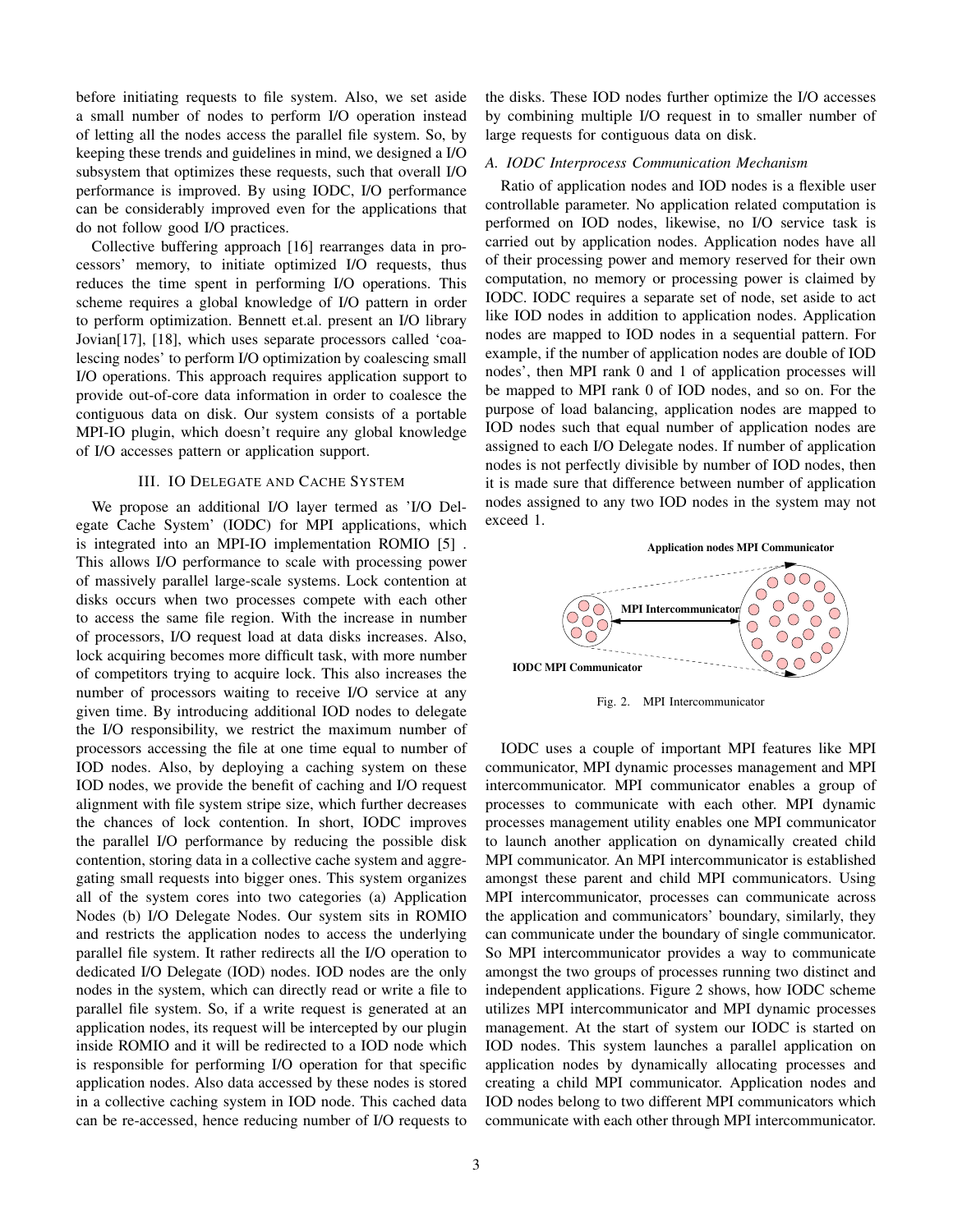### *B. IODC System Design*

IODC architecture can be understood by Figure 3. As shown in figure, the core system is divided in two main groups: application nodes and IOD nodes. All I/O requests generated from application nodes are transferred to IOD nodes. These I/O Delegate nodes, then access the parallel file system to perform the I/O operations requested by application nodes. Number of IOD node is kept considerably smaller than that of application nodes.



Fig. 3. System Architecture

Figure 4 explains the overall system design of IODC. Right side represents an application node and left side represents an IOD node mapped to that specific application node. Scientific computations are carried out on application nodes, which generate a number of I/O requests for underlying parallel file system. These I/O requests may include file create, open, read, write, close, truncate etc. On each application node, IODC plugin inside ROMIO triggers a redirection of these requests to IOD node. On IOD node, there is a waiting loop that detects the incoming requests sent by remote or local communicators. This loop keeps executing two probing routines one after the another. One probing routine polls on intercommunicator to detect incoming requests from any application node, and other keeps probing on local communicator to detect the requests from peer IOD nodes. A collective MPI caching system similar to  $[19][20][21]$  is deployed on IOD nodes to optimize the I/O requests for parallel file systems. Request detector calls corresponding MPI cache routines for performing I/O operations requested by remote application node. Collective MPI cache system completes the requested I/O operation by, caching the cacheable data (read,writes) in its local buffer or calling the corresponding system calls. Result of this I/O request is returned to application node and then computation at application node is resumed.

When a file is to be opened for the first time by an application, then this open request is transferred to the IOD node with MPI rank 0. After opening the file, a unique id is assigned to this file, which is mapped to system id of the file to correctly translate the future references to this file. This unique id is duplicated amongst all the IOD nodes for future reference. Also, this id is sent back to application node who originated the request. In future, when any IOD node receives an I/O request related to same file, IODC will use this unique id to manage cache data amongst IOD nodes. An application node sends its I/O requests to the IOD node mapped to it in static sequential fashion. In case, an IOD node receives a request to access a block in the file that is cached by another IOD node, then it will redirect the request to the corresponding IOD node.



Fig. 4. System Design

# *C. IODC System States*

This section discusses the possible states for IOD nodes during the course of application execution. State diagram in figure 5 is shown for write only I/O access pattern. Each IOD node keeps waiting for incoming requests, let's call this as state 0. IOD node can receive two main categories of requests, (a) requests from application node (b) requests from a peer IOD node. When an IOD node receives a write request from an application node and if write data can fit in cache memory at IOD node then IOD node will change its state from 0 to 1 and stores the data in its cache. Note that during the process of caching some data communication amongst peer IOD nodes may also be required, which is not shown in this state diagram for the sake of simplicity. If data doesn't fit in the cache then it is directly written to the file on disk and state changed from 0 to 2. If this IOD node is not responsible for caching the file blocks to be written then it will relay the request to the correct IOD node. If such request is received by an IOD node then it changes its state from 0 to 3. Upon reception of a request from another IOD node, data is received and stored in local cache memory. After completing caching operation or write operation to disk IOD node goes back to state 0, which is the waiting state. If cache residing on a IOD node exhausts or file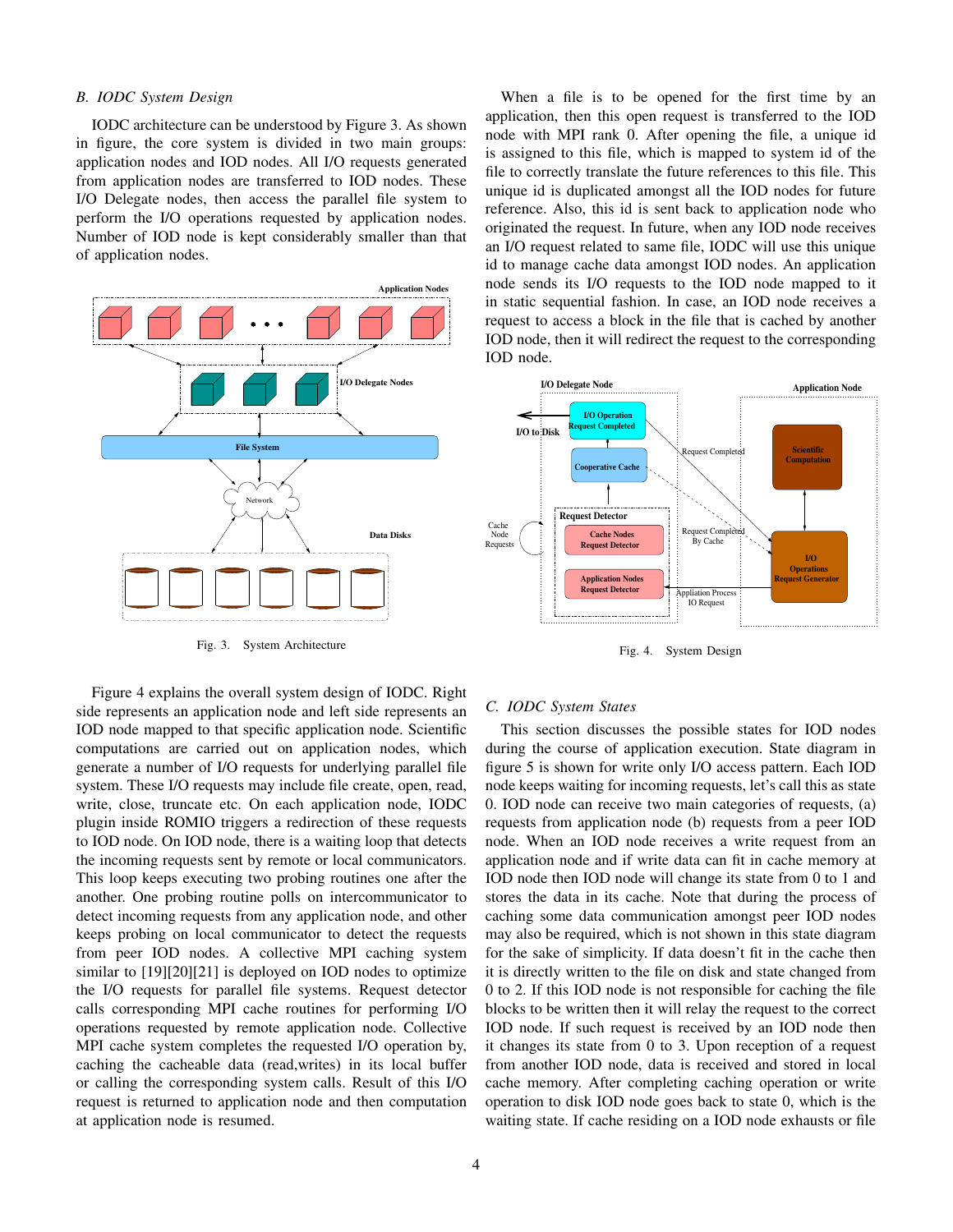is closed all the data stored in cache memory is flushed to disk. In that case state changes from 1 or 3 to 2. when system is idle IOD node will keep waiting in state 0, until it receives a request to terminate the system.

Read requests are entertained the same way, except direction of data transfer is inverse. Other non-cacheable requests like open, close etc. are dealt the same way, except necessary information to carry out the I/O operation is transferred and not the write data. Corresponding IOD node performs the requested I/O operation and go back to the waiting state.



Fig. 5. IOD Nodes States for write accesses

Traditional cache benefits include write behind and prefetch but in parallel system cache provides performance benefits such as alignment, intermediate buffering and ability to rearrange the data before initiating I/O. Collective MPI caching system's policies and management details will be discussed in following section.

## *D. Cache Metadata Management*

Caching scheme logically divides a file into equally sized pages, each of which can be cached. The default cache page size is set to the file system block size and is also adjustable through an MPI hint. A page size aligned with the file system lock granularity is recommended, since it prevents false sharing. Cache metadata describing the cache status of these pages are statically distributed in a roundrobin fashion amongst the MPI processes, which collectively open the shared file. A modulus operation is required to find the MPI rank of the process storing a pages metadata. This distributed approach avoids centralization of metadata management. Cache metadata includes the MPI rank of the pages current location, lock mode, and the pages recent access history. A page's access history is used for making the decision of cache eviction and page migration. To ensure cache metadata integrity (atomic access to metadata), a distributed locking mechanism is implemented, where each MPI process manages the lock requests for its assigned metadata. There are two kind of possible lock modes, shared read locks and exclusive write locks. Metadata locks must be obtained before an MPI process can freely access the metadata, cache page, and the file range corresponding to the page. When a request to cache pages consecutive in file space are cached at different MPI processes, all pages must be locked prior to their access. Since deadlock may occur when more than two processes are simultaneously requesting locks for the same two pages, we employ the two-phase locking strategy proposed in [22]. Under this strategy, lock requests are issued in a strictly increasing page ID order and the prior page lock must be obtained before requesting the next lock.



Fig. 6. Cache System

# *E. Cache Page Management*

To simplify coherence control, we allow at most a single cached copy of file data among all MPI processes. When accessing a file page that is not being cached anywhere, the requesting process will try to cache the page locally, by reading the entire page from the file system if it is a read operation, or by reading necessary part of the page if it is a write operation. An upper bound, by default 1 GB, indicates the maximum memory size that can be used for caching. If the memory allocation utility, malloc() finds enough memory to accommodate the page and the total allocated cache size is below the upper bound, the page will be cached. Otherwise, under memory pressure, the page eviction routine is activated. Eviction is solely based on only local references and a leastrecent-used policy. If the requested file pages are not cached and the request amount is larger than the upper bound, the read/write calls will go directly to the file system. If the requested page is already cached locally, a simple memory copy will satisfy the request. If the page is cached at a remote process, the request is forwarded to the page owner. An example I/O flow for a read operation is illustrated in Figure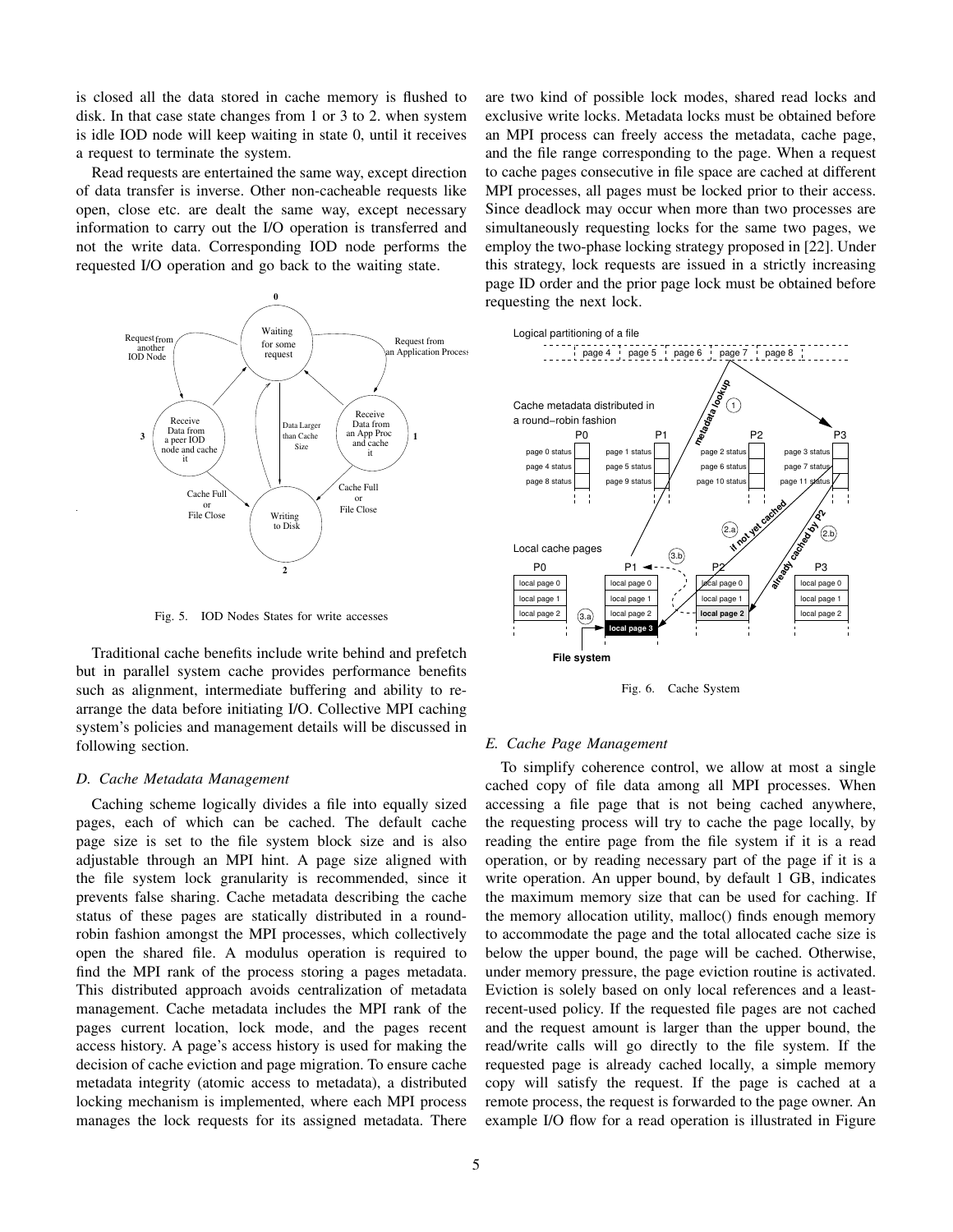6 with four MPI processes. In this example, process P1 reads data in file page 7. The first step is to lock and retrieve the metadata of page 7 from P3  $(7 \text{ mod } 4 = 3)$ . If the page is not cached yet, P1 will cache it locally (into local page 3) by reading from the file system, as depicted by steps (2.a) and (3.a). If the metadata indicates that the page is currently cached on P2, then an MPI message is sent from P1 to P2 asking for data transfer. In step (3.b), assuming file page 7 is cached in local page 2, P2 sends the requested data to P1. When closing a file, all dirty cache pages are flushed to the file system. A high water mark is used in each cache page to indicate the range of dirty data, so that flushing needs not always be an entire page.

## IV. EXPERIMENT RESULTS

I/O Delegate Cache system implementation is evaluated on two machines: Tungsten and Mercury, at the National Center for Supercomputing Applications (NCSA). Tungsten is a 1280-node Dell Linux cluster, where each node contains two Intel 3.2 GHz Xeon processors sharing 3 GB of memory. The compute nodes run a Red Hat Linux operating system and are inter-connected by both Myrinet and Gigabit Ethernet communication networks. A Lustre parallel file system version 1.4.4.5 is installed on Tungsten. The lock granularity of Lustre is equal to file stripe size 512 KB on Tungsten. Output files are saved in a directory configured with a stripe count of 16 and a 512 KB stripe size. All files created in this directory share the same striping parameters. Mercury is an 887-node IBM Linux cluster where each node contains two Intel 1.3/1.5 GHz Itanium II processors sharing 4 GB of memory. Running a SuSE Linux operating system, the compute nodes are interconnected by both Myrinet and Gigabit Ethernet. Mercury runs an IBM GPFS parallel file system version 3.1.0 configured in the Network Shared Disk (NSD) server model with 54 I/O servers and 512 KB file block size. The lock granularity on GPFS is equal to file stripe size, 512KB on Mercury. Note that because IBM's MPI library is not available on Mercury, we could not comparatively evaluate the performance of GPFS's data shipping mode. IODC is implemented in the ROMIO layer of MPICH version 2-1.0.6, the latest version of MPICH2 at the time our experiments were performed.

For experimentation, we use a 512 KB page size for IODC system. Setting the cache page size to the file system stripe size, aligns all the write requests to stripe boundaries and hence, to lock boundaries. For performance evaluation, we use one benchmark BTIO, and two I/O kernels of real applications namely FLASH I/O and S3D I/O. All the charts shown in this paper, report percentage improvement in I/O bandwidth for write-only access pattern. The I/O bandwidth numbers are obtained by dividing the aggregate write amount by the time measured from the beginning of file open until after file close. Percentage improvement is obtained by taking a ratio of net increment in I/O bandwidth and the I/O bandwidth achieved in native case. So, 100% means that I/O bandwidth with IODC is two times the native case. In this paper, speedup will refer to the ratio of I/O bandwidths achieved with IODC and native case.

As described earlier, by introducing IOD nodes into the system, we reduce I/O contention at data disks by reducing number of requests accessing the file system, aligning the accesses with lock boundary, and caching the accessed data. For all the experiments, we ran two processes per node for executing application and one process per node to execute IODC. We used very small number of IOD nodes as compared to the number of application processes. In our experimental evaluation, we kept number of IOD nodes no more than 10% of the number of application processes. For example, for 144 application processes we used 14 additional nodes as IOD nodes. In addition to reducing the degree of competition at data disk, there are number of other factors that play important role in this performance improvement. Caching at IOD nodes allows the first process who requests for a page, to buffer it locally; thereby, taking the advantage of data locality and increasing the likelihood of local cache hits. We expect performance improvement to increase with increase in number IOD nodes for a fixed number of application processes. This is because, higher number of IOD nodes translates into bigger cache memory size. With larger cache pool, system won't start thrashing soon. It is shown in the charts that in most cases, for a fixed number of application processes, I/O performance increases with the increased number of IOD nodes. Also, cache system detects the overlapping accesses to same lock granularity, and combines multiple small requests into fewer large requests. As most of the parallel file systems are optimized for larger requests, IODC decreases the I/O request load on disks and results in improved data access time. Data accesses initiated from IOD nodes are aligned on lock boundary of file system which further reduces the chance of two processes competing for the file region bounded by one locking stripe.

There are certain overheads associated with IODC. IODC adds an extra step of passing data through IOD nodes, which incurs extra data communication cost amongst application processes and IOD nodes. Generally, we expect percentage improvement to increase with number of application processes because we have higher potential to remove lock contention in case of large number of application processes. In some cases percentage improvement starts decreasing for further increase in the number of application processes. This can be explained by the fact that amount of data communicated amongst application processes and IOD nodes also increases, which can limit the performance improvement beyond certain number of application processes. This maximum optimal number of application processes depends on access pattern of application, underlying parallel file system and ethernet communication protocol. We conducted our experiment using TCP/IP, we expect to get even better performance results in case of Myrinet.

For one problem size, BTIO benchmark generates a checkpointing file of fixed size no matter how many processes take part in writing. So, with the increase in number of processes, size of data written by each process decreases. In contrast, for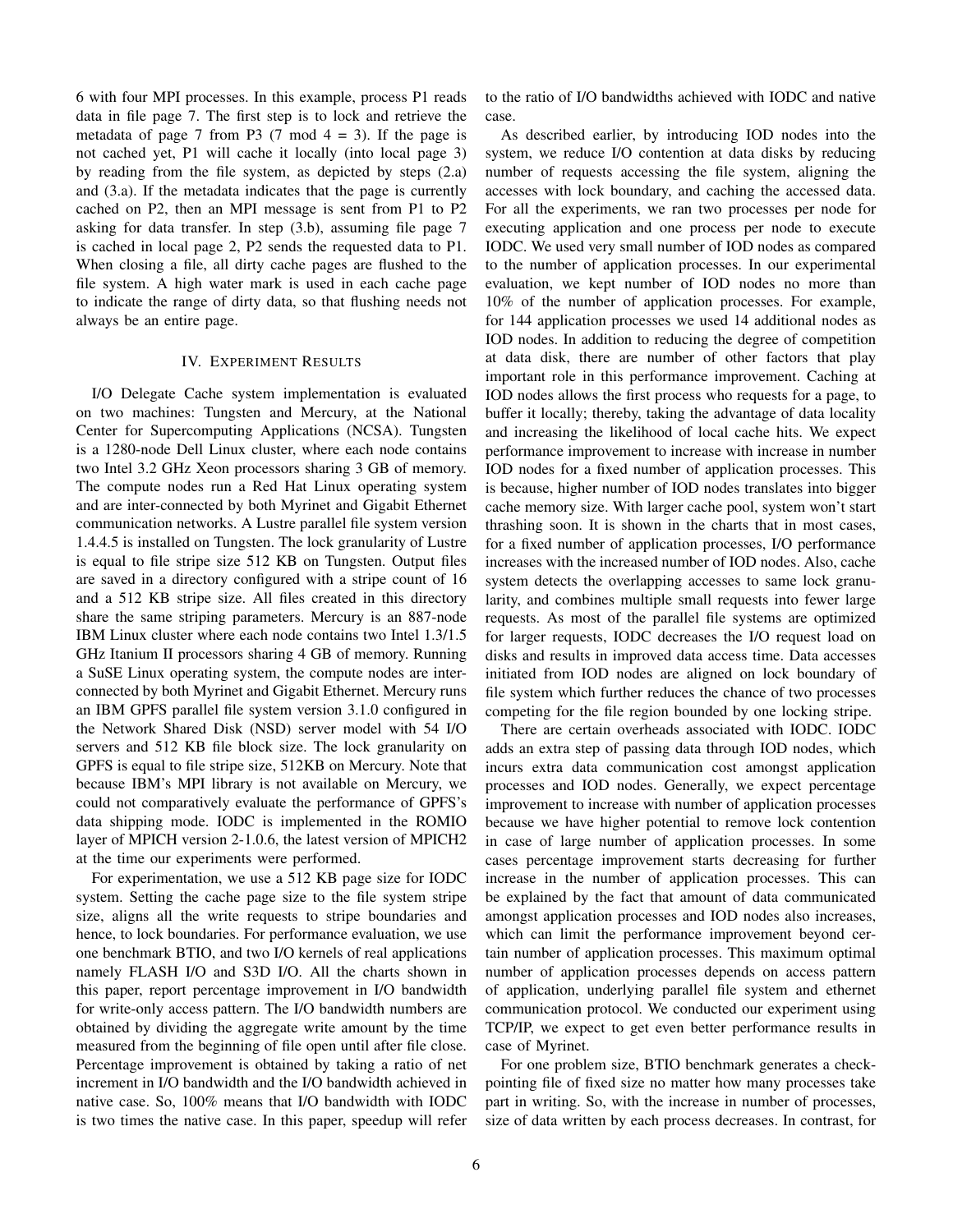FLASH and S3D I/O, all of the process writes a fixed size of data. So, data written to files is directly proportional to the number of processes executing the benchmark. We will keep this fact into account while analyzing the performance results. Note that although no explicit file synchronization is called in these benchmarks, closing files will flush all the dirty data.

## *A. BTIO Benchmark*

Developed by NASA Advanced Supercomputing Division, the parallel benchmark suite NPB-MPI version 2.4 I/O is formerly known as the BTIO benchmark [23]. BTIO presents a block-tridiagonal partitioning pattern on a three dimensional array across a square number of processes. Each process is responsible for multiple Cartesian subsets of the entire data set, whose number increases with the square root of the number of processors participating in the computation. BTIO provides options for using either MPI collective or independent I/O. In BTIO, 40 arrays are consecutively written to a shared file by appending one after another. Each array must be written in a canonical, row-major format in the file. We evaluate the array dimensionality  $102 \times 102 \times 102$  and  $162 \times 162 \times 162$  and an aggregate write amount for a complete run of 1.58 GB and 6.34 GB respectively. With this fixed aggregate write amount, we evaluate BTIO using different number of MPI processes; therefore, the amount written by each process decreases as the number of processes increases.

Figure 7 includes the percentage improvement in I/O bandwidth achieved for BTIO  $162 \times 162 \times 162$  array size on GPFS and Lustre parallel file systems. In figures 7(a) and 7(d) percentage I/O bandwidth improvement is shown for 144, 256, 324 and 400 application processes, with no more than 10% additional processors as IOD nodes. Each line in the chart represents fixed number of application processes with varying number of IOD nodes. We achieve considerably higher percentage I/O bandwidth improvement by putting in less than or equal to 10% extra resources. In case of BTIO, data written by each process decreases as the number of processes increases. So as the number of processors increases, parallel I/O performance improvement is compromised. IODC enables aggregation that combines many small I/O requests into fewer but larger I/O accesses. By combining requests we reduce the number of requests sent to disk, as well as gain the benefit of accessing large contiguous data on file.

As described earlier, the distributed lock protocol used in parallel file systems maintains the cache metadata integrity, this protocol incurs a certain degree of communication overhead. It can be seen in the figure 7(d) that for 400 processes considerably higher bandwidth improvement has been achieved on Lustre as compared to GPFS. This can be explained by the difference in lock management protocol of these two parallel file systems. To enforce the atomicity, no two processes are allowed to access the same file block at one time. As we increase the number of processes, possibility of lock contention increases as more number of processes are competing with each other to access the same file. It is an established fact that lock contention can drastically degrade I/O performance[13]. So, for largest number of application processes, performance improvement achieved on Lustre is considerably higher than GPFS. This can be explained by the fact that without IODC, Lustre's lock contention resolving protocol takes more time as compared to the one in GPFS. As we increase the number of application processes, lock contention problem becomes more serious. IODC reduces degree of lock contention by not letting application processes access the file system, so, there is more potential of lock contention avoidance on Lustre.

As shown in the Figure 7(d), if number of application processes increases, percentage improvement also tends to increase. This is because of the fact that with large number of processors I/O disk contention becomes very critical performance limiting factor. So, for large number of application processes IODC gets more margin of enhancing performance. For each collective write operation in BTIO, the aggregate write amount is 162.18 MB. When partitioned evenly among all MPI processes, the file domains are not aligned with the file system lock boundaries. Thus, conflict locks due to false sharing occur and hence serialize the concurrent write requests. IODC further improves performance by aligning processor data distribution with file layout. By keeping lock boundary of file system aligned with cache page size, possible contention at the lock boundary is decreased. As BTIO generates the same size of file, so with the increase in application processes, data is divided in smaller chunks and data communication cost between application processes and IOD nodes increases. This effect can also be seen in the figure 7(a) but the case of Lustre dominates overall performance improvement as expected. For fixed number of application processes, we expect performance improvement to increase with increasing number of IOD nodes because of larger cache pool and increased degree of communication parallelism. But figure 7(a) shows that performance improvement doesn't scale with number of IOD nodes. This can be explained by the increased data communication overhead amongst peer IOD nodes with increasing number of IOD nodes. This overhead effect is not that evident in figure 7(d) as Lustre provides higher margin of lock contention avoidance than GPFS. So, lock contention avoidance seems to dominate in overall performance improvement. Figures 7(a) and 7(d) show that 3 to 4 times speedup has been achieved in some cases on GPFS and Lustre by just allocating IOD nodes no more than 10% of application processes. We are not giving detailed evaluation analysis for BTIO  $102 \times 102 \times 102$  array size but a summary of those results is given in section V.

# *B. FLASH I/O Benchmark*

The FLASH I/O benchmark suite [24] is the I/O kernel of the FLASH application, a block-structured adaptive mesh hydrodynamics code that solves fully compressible, reactive hydrodynamic equations, developed mainly for the study of nuclear flashes on neutron stars and white dwarfs [25]. The computational domain is divided into blocks that are distributed across a number of MPI processes. A block is a threedimensional array with an additional 4 elements as guard cells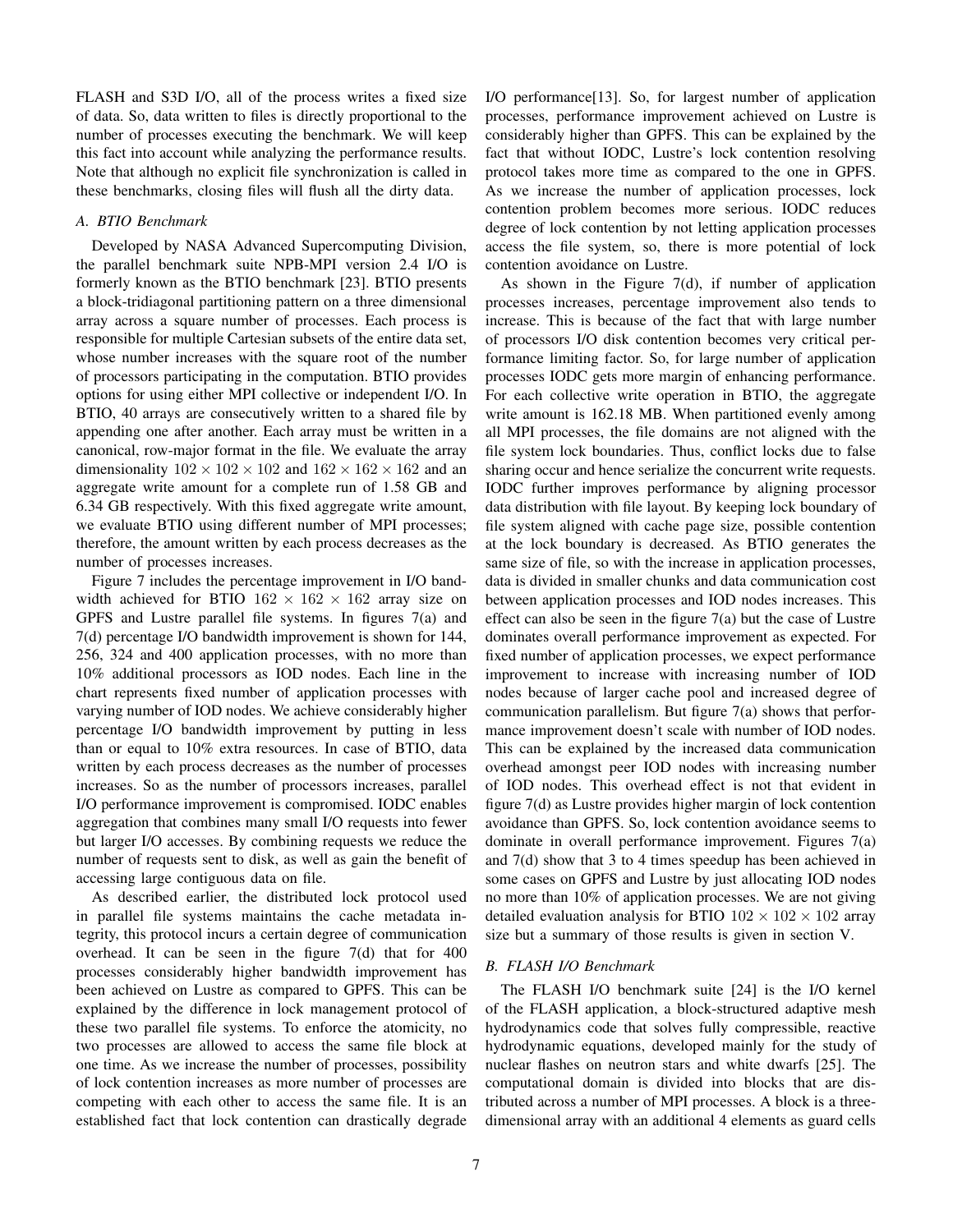

Fig. 7. Percentage Improvement in I/O Bandwidth for BTIO, FLASH and S3D I/O with GPFS and Lustre

in each dimension on both sides to hold information from its neighbors. In our experiments, we used  $8 \times 8 \times 8$  and  $16 \times 16 \times 16$  block size. There are 24 variables per array element, and about 80 blocks on each MPI process. So, total of 7.5 MB and 60 MB data is generated per process respectively. Variation in block numbers per MPI process is used to generate a slightly unbalanced I/O load. Since the number of blocks is fixed for each process, increasing the number of MPI processes linearly increases the aggregate write amount. FLASH I/O produces a checkpoint file and two visualization files containing centered and corner data. The largest file is the checkpoint, the I/O time of which dominates the entire benchmark. FLASH I/O uses the HDF5 I/O interface to save data along with its metadata in the HDF5 file format. Since the implementation of HDF5 parallel I/O is built on top of MPI-IO [26], the performance effects of I/O delegate caching system can be observed in overall FLASH I/O performance. To eliminate the overhead of memory copying in the HDF5 hyper-slab selection, FLASH I/O extracts the interiors of the blocks via a direct memory copy into a buffer before calling the HDF5 functions. There are 24 I/O loops, one for each of the 24 variables. In each loop, every MPI process writes into a contiguous file space, appending its data to the previous ranked MPI process; therefore, a write request from one process doesn't overlap or interleave with the request from another. In ROMIO, this non-interleaved access pattern actually triggers

the independent I/O subroutines, instead of collective subroutines, even if MPI collective writes are explicitly called. Note that FLASH I/O writes both array data and metadata through the HDF5 I/O interface to the same file. Metadata, usually stored at the file header, may cause unaligned write requests for array data when using native MPI-IO.

Figures 7(b) and 7(e) show percentage improvement in I/O bandwidth for  $8 \times 8 \times 8$  array size for 128, 256, 324, 400 application processes on GPFS and Lustre. For the FLASH I/O pattern, forcing collective I/O creates a balanced workload, but not without some extra communication costs. The aggregate write bandwidth is calculated by dividing the data size written to all three files by the overall execution time. Similar to our analysis for BTIO, such alignment significantly eliminates the lock contention that can otherwise occur in the underlying GPFS and Lustre file systems from the use of native MPI-IO. As mentioned earlier, I/O performance improvement is expected to increase with increased number of application processes on Lustre. Figure 7(e) shows that maximum performance improvement achieved by increasing the number of application processes. For a fixed number of application processes, performance improvement doesn't consistently scale up. This phenomenon can be explained by FLASH I/O pattern where write data generated by each process is contiguous and not interleaved.

In order to generate a slightly unbalanced I/O load, FLASH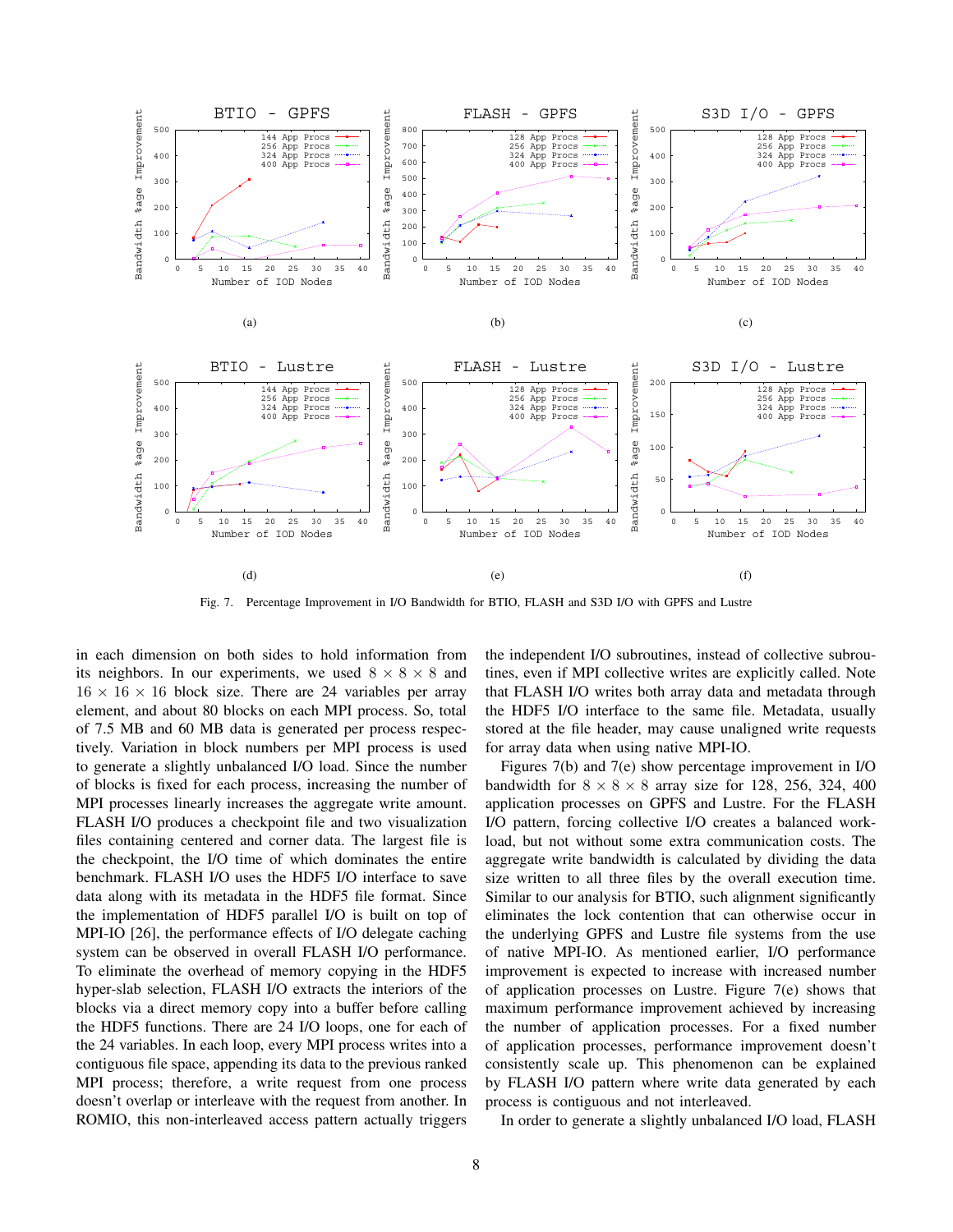I/O assigns process rank i with  $80 + (i \mod 3)$  data blocks. Hence, the subarray size are 20, 20.25, or 20.5 MB, which generates many write requests that are aligned with lock boundaries. In this situation the improvement margin for IODC is slim. However, we still see considerably high improvement in all cases and these improvements shall be attributed to the I/O aggregation by the file caching. Figure 7(b) shows a relatively regular I/O performance improvement with increased number of IOD nodes. There is also a smooth increase in performance improvement with increasing number of application processes. There are some exceptions which can be explained by the effects of IODC overheads described earlier. Figures 7(b) and 7(e) show that for 400 processors maximum speedup of 4 and 6 is achieved on GPFS and Lustre respectively by just allocating IOD nodes no more than 10% of application processes. We are not giving detailed evaluation analysis for FLASH  $16 \times 16 \times 16$  array size but a summary of those results is given in section V.

# *C. S3D I/O Benchmark*

The S3D I/O benchmark is the I/O kernel of the S3D application, a parallel turbulent combustion application using a direct numerical simulation solver developed at Sandia National Laboratories [27]. S3D solves fully compressible Navier-Stokes, total energy, species and mass continuity equations coupled with detailed chemistry. The governing equations are solved on a conventional three-dimensional structured Cartesian mesh. A checkpoint is performed at regular intervals, and its data consists primarily of the solved variables in 8-byte three-dimensional arrays, corresponding to the values at the three-dimensional Cartesian mesh points. During the analysis phase the checkpoint data can be used to obtain several more derived physical quantities of interest; therefore, a majority of the checkpoint data is retained for later analysis. At each checkpoint, four global arrays are written to files and they represent the variables of mass, velocity, pressure, and temperature, respectively. Mass and velocity are four-dimensional arrays while pressure and temperature are three-dimensional arrays. All four arrays share the same size for the lowest three spatial dimensions X, Y, and Z, and they are all partitioned among MPI processes along X-Y-Z dimensions in the same block partitioning fashion. The length of the fourth dimension of mass and velocity arrays is 11 and 3, respectively, and not partitioned. In the original S3D, the I/O is programmed in Fortran I/O function and each process writes all its subarrays to a separate file at each checkpoint. We added the functionality of MPI-IO to write the arrays into a shared file in their canonical order. With this change, there is only one file created per checkpoint, regardless of the number of MPI processes used. For performance evaluation, we keep the size of partitioned X-Y-Z dimensions a constant  $25 \times 25 \times 25$  and  $35 \times 35 \times 35$ . This produces about 1.9 MB and 5.2 MB of write data per process per checkpoint respectively. Similar to FLASH I/O, for fixed number of application processes we increase the number of IOD nodes and percentage bandwidth improvement increases with it.

Figures 7(c) and 7(f) show percentage bandwidth improvement for S3D I/O benchmark with  $25 \times 25 \times 25$  array size, on 128, 256, 324, 400 application processes. Figure 7(c) shows close to expected performance improvements pattern. Performance improvement achieved tends to increase with the increasing number of application processes because of higher margin of lock contention prevention. Also, for fixed number of application processes, performance improvement tend to increase with increasing number of IOD nodes because of better disk utilization, bigger cache pool and alignment. As for S3D I/O benchmark, total data written to disk increases with the number of application processes, we can see that for 400 application processes effect of communication overhead seems to reflect more than 324 case. Figure 7(f) also shows expected behavior up till 324 application processes but for 400 application processes, performance improvement decreases considerably. We are looking into details of S3D's I/O access pattern and underlying file system protocol to understand the behavior of such unexpected cases. S3D I/O improvement is not as significant as FLASH I/O and BTIO. This is owing to the number of collective I/O made for each file. In each checkpoint, S3D I/O makes 4 collective writes to save the 4 arrays into a shared file. At the time the file is closed, all cached data must be flushed. Therefore, there are not much I/O aggregation effect that can be expected in the S3D I/O pattern. We are not giving detailed evaluation analysis for S3D I/O  $35 \times 35 \times 35$  array size but a summary of those results is given in section V.

## V. EVALUATION SUMMARY & ADDITIONAL EVALUATION

There must be an optimal number of IOD nodes for each specific case, which depends on access pattern of application, size of communicated data and underlying communication protocol. IODC will not show much of a performance improvement if: (a) I/O access generated by application are already aligned with file system lock boundary. (b) An application generates I/O accesses that are small enough to fit in the local cache. (c) If an application generates too large of the I/O accesses to overwhelm the memory of IOD nodes (d) A very small number of accesses are generated per file or (e) Network communication is very slow and overhead of IODC may become very significant. Some of the cases show unexpected behavior, for example, figure 7(e) shows that percentage performance improvement for all application processes converges for 16 IOD nodes. As chart shows percentage improvement and not absolute bandwidth, we can say that as caching and alignment benefit depends on number of IOD nodes, so approximately similar benefits are achieved for different number of application processes. Although for higher number of application processes we get more margin of lock contention reduction but it may be possible that for 16 IOD nodes I/O bandwidth provided by file system is under-utilized and becomes the restricting factor. As already discussed, figure 7(a) also shows some irregular performance improvement with varying number of IOD nodes. Figure 7(f) shows expected behavior up till 324 application processes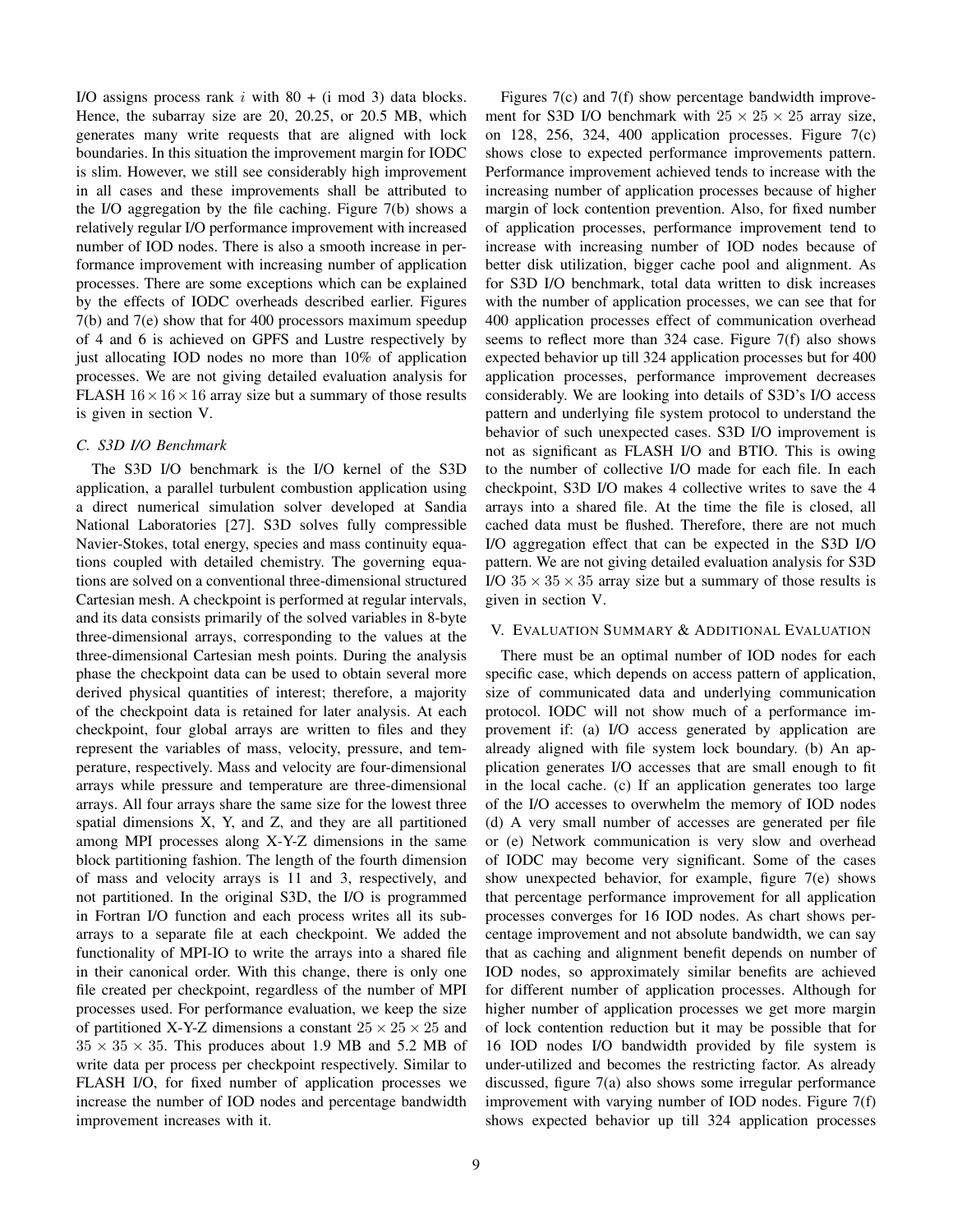

Fig. 8. Evaluation Summary of BTIO, FLASH and S3D I/O with GPFS and Lustre

but for 400 application processes, performance improvement decreases considerably. We are looking into details of S3D I/O's I/O access pattern and underlying file system protocol to understand the behavior of such unexpected cases. But we are looking into more details of access patterns of different benchmarks and behavior of underlying parallel file systems to better understand and solve the problem.

By using IODC we observe I/O performance improvement in all the cases of BTIO, FLASH and S3D I/O shown above. Figure 8 sums up already presented results taken on Lustre and GPFS. These charts demonstrate the I/O bandwidth improvement observed with FLASH  $8 \times 8 \times 8$ , S3D I/O  $25 \times 25 \times 25$  and BTIO  $162 \times 162 \times 162$ . Please note that for the first cluster of histograms, BTIO was executed for 144 applications nodes, whereas FLASH and S3D I/O were executed on 128 application processes. Figures  $8(a)$ , $8(b)$ , $8(c)$ and 8(d) show that by using only 2-3% and 9-10% additional nodes as IOD nodes, we achieved considerable performance improvement for all the applications with GPFS and Lustre respectively.

We also conducted our experiment with FLASH  $16 \times 16 \times$ 16, S3D I/O  $35 \times 35 \times 35$  and BTIO  $102 \times 102 \times 102$ . Please note that array size of FLASH and S3D I/O is increased, while array size of BTIO is decreased in this second set of experiments. Figure 9 shows that for FLASH and S3D I/O, percentage improvement decreases by increasing the array size to  $16 \times 16 \times 16$  and  $35 \times 35 \times 35$  respectively. As already mentioned, extra cost of IODC includes extra communication time spent between application processes and IOD node. This communication is performed through high speed connection network so it is generally very small as compared to time spent in accessing file system. As array size increases, processors generates more data to be communicated to IOD nodes and communication time between application and IOD nodes becomes significant. So, I/O performance improvement is effected for larger array size. Please note that smaller array size has been used for BTIO case, that is why we don't see any less performance improvement than achieved in previous set of experiments. Although Graphs in Figure 9 show that average performance improvement is lesser as compared to the smaller array size, but still some performance improvement has been achieved as compared to the native case. Only exception is S3D I/O for 256 application processes on GPFS Figure9(a) case, which gives exactly the same performance as the native case.

# VI. CONCLUSIONS AND FUTURE WORK

We have proposed IODC, an MPI-IO layer for largescale parallel applications, which enables I/O performance of the system to scale with computational parallelism. IODC intercepts the I/O requests generated by application and optimizes them before accessing the file system. IODC requires additional compute nodes to perform I/O optimizations before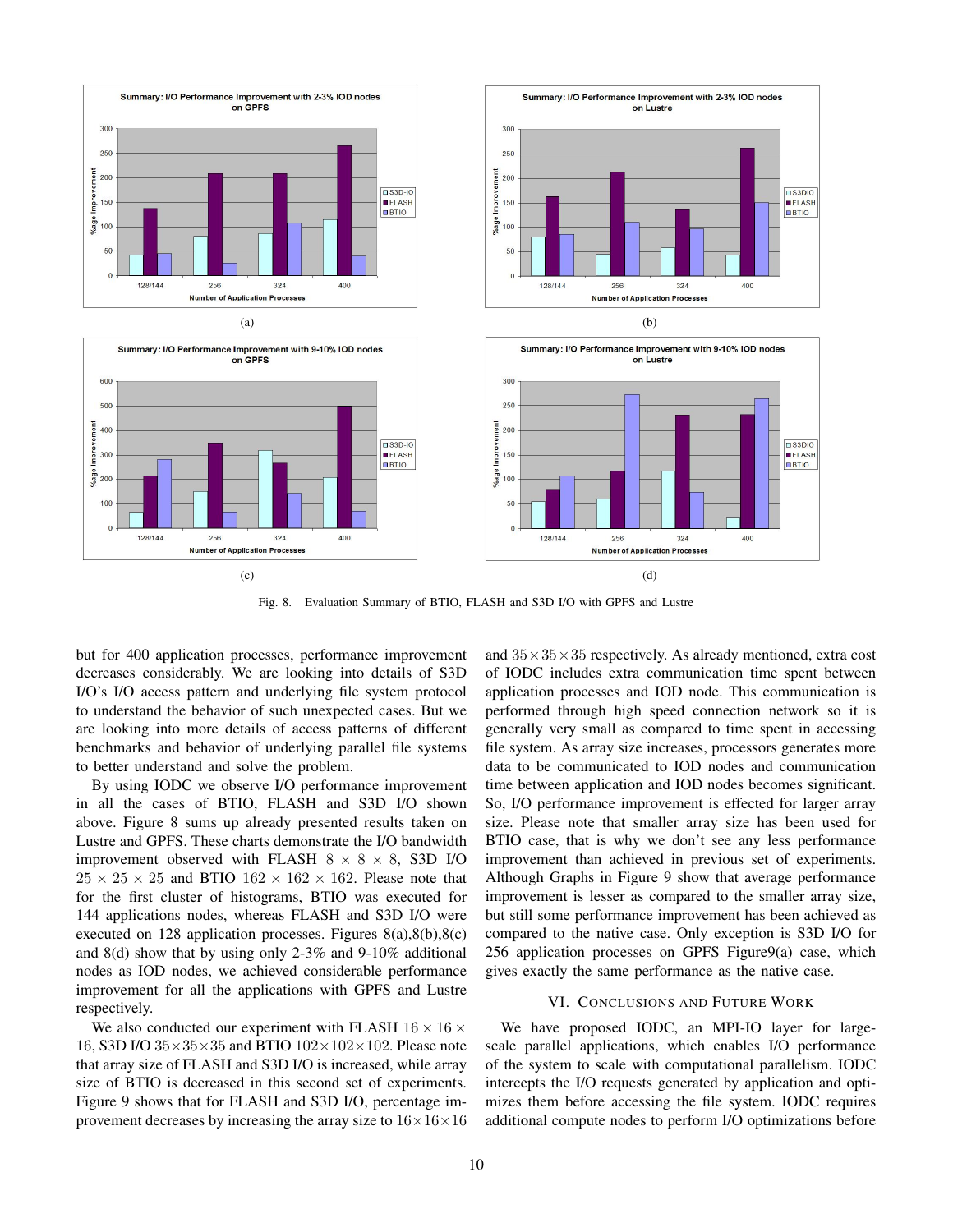

Fig. 9. Evaluation Summary of BTIO, FLASH and S3D I/O benchmarks (with different application data sizes) with GPFS and Lustre

initiating I/O requests to underlying filesystem. Our system evaluation demonstrates that by using only less than or equal to 10% extra compute nodes, we achieve very high performance improvement in I/O bandwidth. Performance improvement depends on many factors, like I/O access pattern of application, parallel file system protocol, number of application processes, number of IOD nodes, data size and underlying network protocol etc. We conclude that for getting optimal performance improvement, it is important to deeply understand all of these factors to achieve correct combination of them. Currently, we are using synchronized writes to the file system, so an IOD node either receives data from some application process or writes to the file system at one specific time. As a part of our future research, we are planning to use asynchronous writes which will enable overlapping between data communication and file system access procedures. In addition, to enable asynchronous writes we plan to flush dirty data to the file system during the execution, instead of doing it at file close. This will also help overlapping I/O access time with data communication amongst application processes and IOD nodes, and amongst the peer IOD nodes.

#### VII. ACKNOWLEDGMENTS

This work was supported in part by DOE SCIDAC-2: Scientific Data Management Center for Enabling Technologies (CET) grant DE-FC02-07ER25808, DOE SCiDAC award number DE-FC02-01ER25485, NSF HECURA CCF-0621443, NSF SDCI OCI-0724599, and NSF ST-HEC CCF-0444405. We acknowledge the use of the IBM IA-64 Linux Cluster at the National Center for Supercomputing Applications under TeraGrid Projects TG-CCR060017T, TG-CCR080019T and TG-ASC080050N.

#### **REFERENCES**

[1] C. W. McCurd, R. Stevens, H. Simon, W. Kramer, D. Bailey, W. Johnston, C. Catlett, R. Lusk, T. Morgan, J. Meza, M. Banda, J. Leighton, and J. Hules, "Creating Science-Driven Computer Architecture:A New Path to Scientific Leadership," National Energy Research Scientific Computing Center, Tech. Rep., October 2002. [Online]. Available: http://www.nersc.gov/news/reports/ArchDevProposal.5.01.pdf

- [2] H. Yu, R. Sahoo, C. Howson, G. Almasi, J. Castanos, M. Gupta, J. Moreira, J. Parker, T. Engelsiepen, R. Ross, R. Thakur, R. Latham, and W. Gropp, "High performance file I/O for the Blue Gene/L supercomputer," *hpca*, vol. 0, pp. 187–196, 2006.
- [3] G. Almasi, C. Archer, J. G. Castanos, C. C. Erway, P. Heidelberger, X. Martorell, J. E. Moreira, K. Pinnow, J. Ratterman, N. Smeds, and Burkhard, "Implementing MPI on the BlueGene/L Supercomputer." [Online]. Available: citeseer.ist.psu.edu/almasi04implementing.html
- [4] R. D. Loft, "Blue Gene/L Experiences at NCAR," in *IBM System Scientific User Group meeting (SCICOMP11)*, 2005.
- [5] R. Thakur, W. Gropp, and E. Lusk, "Users Guide for ROMIO: A High-Performance, Portable MPI-IO Implementation," Mathematics and Computer Science Division, Argonne National Laboratory, Tech. Rep. ANL/MCS-TM-234, October 1997.
- [6] V. . HDF Group. Hierarchical Data Format, "The National Center for Supercomputing Applications," http://hdf.ncsa.uiuc.edu/HDF5. [Online]. Available: http://hdf.ncsa.uiuc.edu/HDF5
- [7] J. M. del Rosario, R. Bordawekar, and A. Choudhary, "Improved parallel i/o via a two-phase run-time access strategy," *SIGARCH Comput. Archit. News*, vol. 21, no. 5, pp. 31–38, 1993.
- [8] R. Thakur, W. Gropp, and E. Lusk, *Users Guide for ROMIO: A High-Performance, Portable MPI-IO Implementation*, Technical Report ANL/MCS-TM-234, Mathematics and Computer Science Division, Argonne National Laboratory, October 1997.
- [9] R. Thakur and E. Lusk, "An abstract-device interface for implementing portable parallel-i/o interfaces," in *in Proceedings of The 6th Symposium on the Frontiers of Massively Parallel Computation*. IEEE Computer Society Press, 1996, pp. 180–187.
- [10] "General Parallel File System," http://www-03.ibm.com/systems/clusters/software/gpfs/index.html. [Online]. Available: http://www-03.ibm.com/systems/clusters/software/gpfs/index.html
- [11] F. B. Schmuck and R. L. Haskin, "GPFS: A shared-disk file system for large computing clusters," in *FAST*, D. D. E. Long, Ed. USENIX, 2002, pp. 231–244.
- [12] "Lustre: A Scalable, High-Performance File System. Whitepaper," 2003.
- [13] R. Ross, R. Latham, W. Gropp, R. Thakur, and B. Toonen, "Implementing mpi-io atomic mode without file system support," in *CCGRID '05: Proceedings of the Fifth IEEE International Symposium on Cluster Computing and the Grid (CCGrid'05) - Volume 2*. Washington, DC, USA: IEEE Computer Society, 2005, pp. 1135–1142.
- [14] H. Shan and J. Shalf., "Using IOR to Analyze the I/O performance for HPC Platforms," in *Cray Users Group Meeting (CUG) 2007, Seattle, Washington*, may 7-10 2007.
- [15] J. Larkin and M. Fahey, "Guidelines for Efficient Parallel I/O on the Cray XT3/XT4," in *Cray Users Group Meeting (CUG) 2007, Seattle, Washington*, may 7-10 2007.
- [16] B. Nitzberg and V. Lo, "Collective buffering: Improving parallel I/O performance," in *HPDC '97: Proceedings of the 6th IEEE International Symposium on High Performance Distributed Computing*. Washington, DC, USA: IEEE Computer Society, 1997, p. 148.
- [17] R. Bennett, K. Bryant, J. Saltz, A. Sussman, and R. Das, "Framework for optimizing parallel i/o," Univ. of Maryland Institute for Advanced